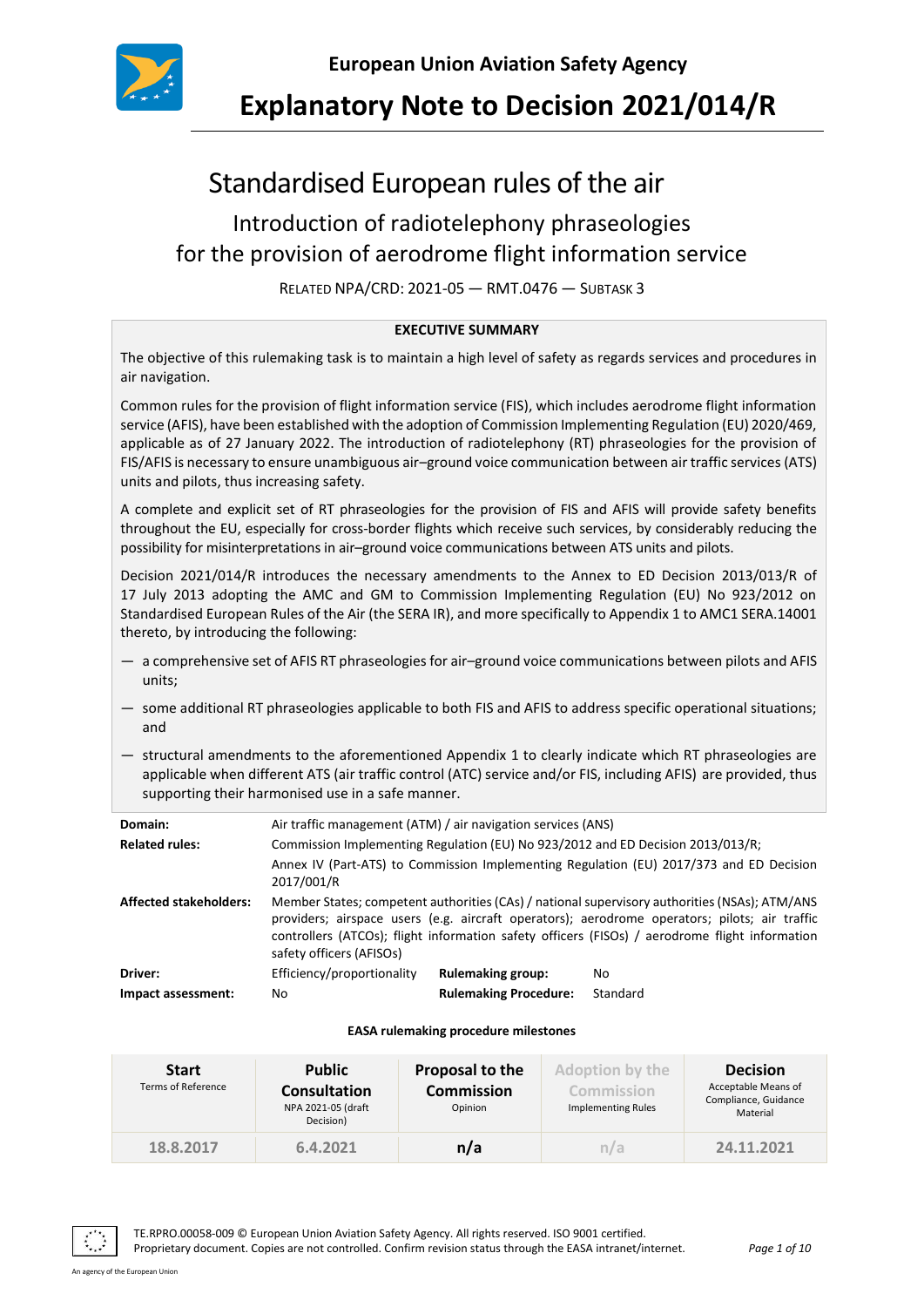## **Table of contents**

| 2. |      |  |  |
|----|------|--|--|
|    | 2.1. |  |  |
|    | 2.2. |  |  |
|    | 2.3. |  |  |
|    | 2.4. |  |  |
|    | 2.5. |  |  |
| 3. |      |  |  |
| 4. |      |  |  |
|    | 4.1. |  |  |
|    | 4.2. |  |  |
|    |      |  |  |
|    |      |  |  |

 $\mathcal{L}^{\mathcal{A}}$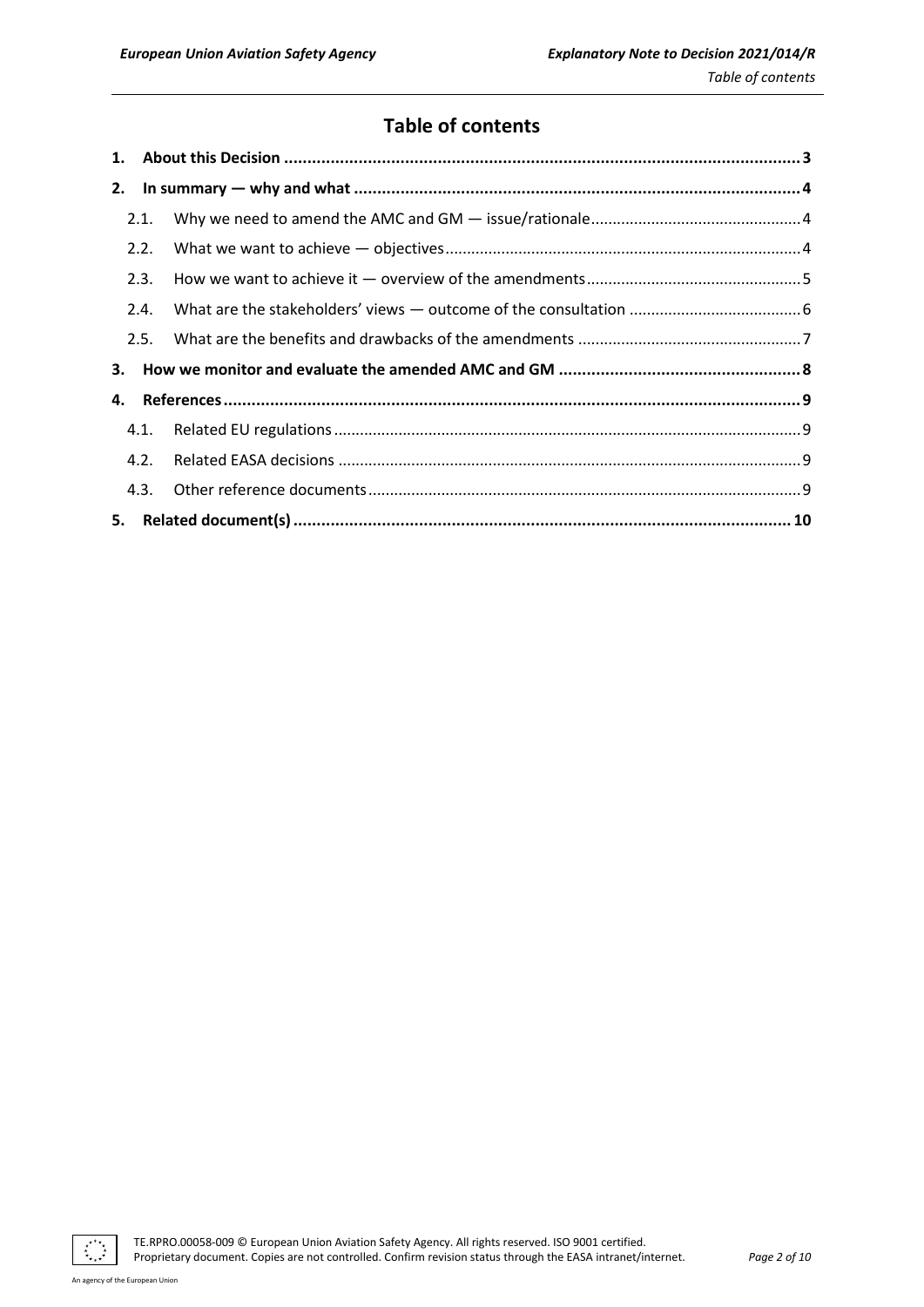## <span id="page-2-0"></span>**1. About this Decision**

The European Union Aviation Safety Agency (EASA) developed Decision 2021/014/R in line with Regulation (EU) 2018/1139<sup>1</sup> (the 'Basic Regulation') and the Rulemaking Procedure<sup>2</sup>.

Rulemaking task (RMT).0476 is included in the European Plan for Aviation Safety (EPAS) for 2021-2025<sup>3</sup>. The scope and timescales of the task were defined in the related Terms of Reference (ToR)<sup>4</sup>.

EASA developed the *draft* text of this Decision jointly with a drafting group that comprised EUROCONTROL subject-matter experts. All the interested parties were consulted through Notice of Proposed Amendment (NPA) 2021-05<sup>5</sup>, to which EASA received 272 comments from 52 commentators from a variety of stakeholder categories, such as national aviation authorities (including air navigation service providers (ANSPs)), aerodrome operators, professional organisations (e.g. IFATCA, IFISA, IAOPA), and individuals.

EASA assessed the comments received during the public consultation with the support of a review group that comprised EASA and EUROCONTROL subject-matter experts. The comments received and the related EASA's responses are presented in Comment-Response Document (CRD) 2021-05<sup>6</sup>. Section 2.4 includes a summary of the comments received and of the related EASA position and actions.

EASA developed the *final* text of this Decision with the acceptable means of compliance (AMC) and guidance material (GM) based on the input of the public consultation and of the consequent work of the aforementioned review group.

Due to the relevant structural changes introduced to Appendix 1 to AMC1 SERA.14001, this Decision amends existing Appendix 1 and replaces it with its updated version, including the relevant amendments. A file (Change Info) with the detailed changes made to the contents of existing Appendix 1 is also published on the same webpage for information purposes only.

The major milestones of this RMT are presented on the cover page.

TE.RPRO.00058-009 © European Union Aviation Safety Agency. All rights reserved. ISO 9001 certified.

Proprietary document. Copies are not controlled. Confirm revision status through the EASA intranet/internet. *Page 3 of 10*

Regulation (EU) 2018/1139 of the European Parliament and of the Council of 4 July 2018 on common rules in the field of civil aviation and establishing a European Union Aviation Safety Agency, and amending Regulations (EC) No 2111/2005, (EC) No 1008/2008, (EU) No 996/2010, (EU) No 376/2014 and Directives 2014/30/EU and 2014/53/EU of the European Parliament and of the Council, and repealing Regulations (EC) No 552/2004 and (EC) No 216/2008 of the European Parliament and of the Council and Council Regulation (EEC) No 3922/91 (OJ L 212, 22.8.2018, p. 1) [\(https://eur](https://eur-lex.europa.eu/legal-content/EN/TXT/?qid=1535612134845&uri=CELEX:32018R1139)[lex.europa.eu/legal-content/EN/TXT/?qid=1535612134845&uri=CELEX:32018R1139\)](https://eur-lex.europa.eu/legal-content/EN/TXT/?qid=1535612134845&uri=CELEX:32018R1139).

<sup>&</sup>lt;sup>2</sup> EASA is bound to follow a structured rulemaking process as required by Article 115(1) of Regulation (EU) 2018/1139. Such a process has been adopted by the EASA Management Board (MB) and is referred to as the 'Rulemaking Procedure'. See MB Decision No 18-2015 of 15 December 2015 replacing Decision 01/2012 concerning the procedure to be applied by EASA for the issuing of opinions, certification specifications and guidance material [\(http://www.easa.europa.eu/the](http://www.easa.europa.eu/the-agency/management-board/decisions/easa-mb-decision-18-2015-rulemaking-procedure)[agency/management-board/decisions/easa-mb-decision-18-2015-rulemaking-procedure\)](http://www.easa.europa.eu/the-agency/management-board/decisions/easa-mb-decision-18-2015-rulemaking-procedure).

<sup>3</sup> <https://www.easa.europa.eu/document-library/general-publications/european-plan-aviation-safety-2021-2025>

<sup>4</sup> <https://www.easa.europa.eu/document-library/terms-of-reference-and-group-compositions/tor-rmt0476>

<sup>5</sup> <https://www.easa.europa.eu/document-library/notices-of-proposed-amendment/npa-2021-05>

<sup>6</sup> <https://www.easa.europa.eu/document-library/comment-response-documents>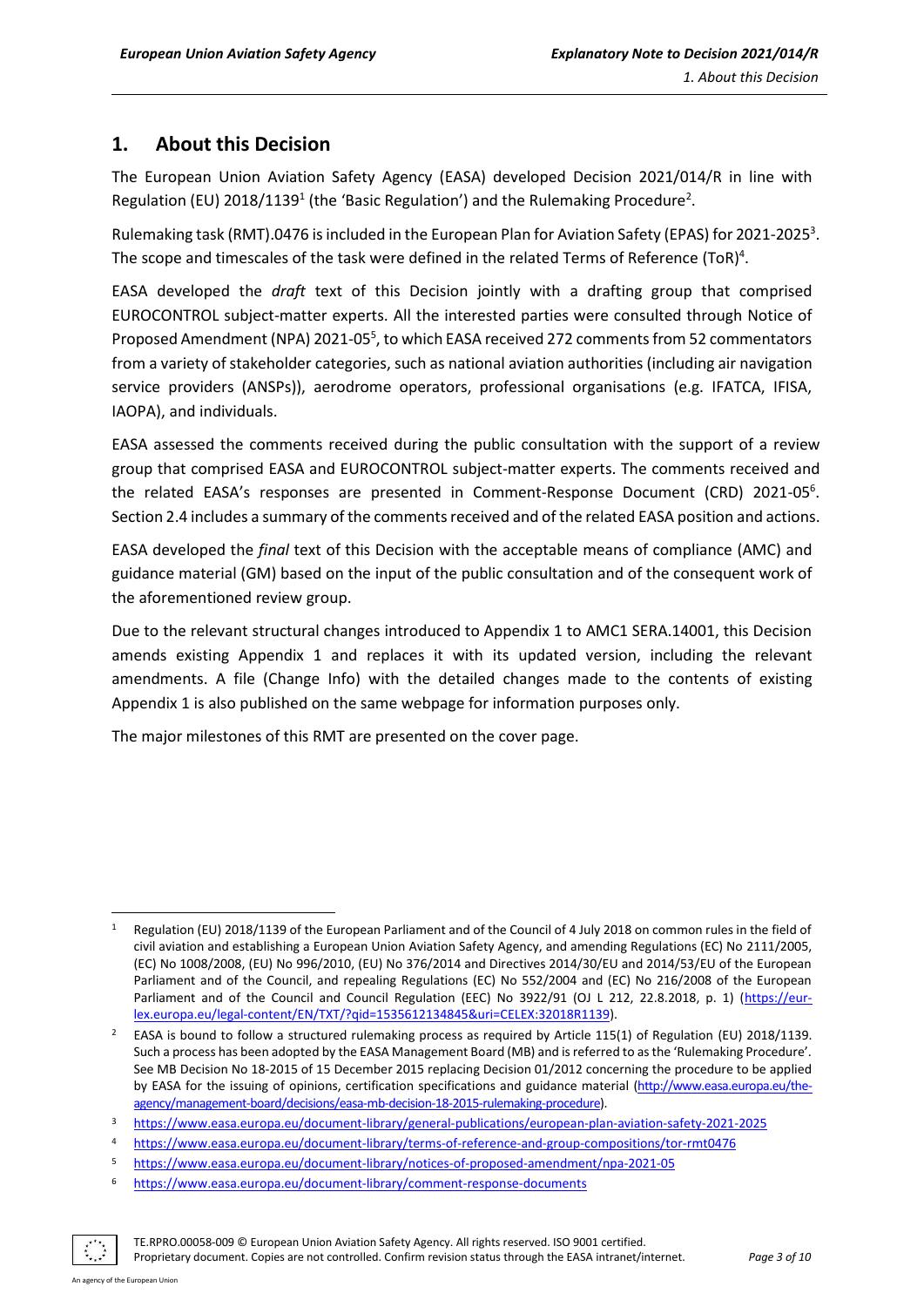## <span id="page-3-0"></span>**2. In summary — why and what**

#### <span id="page-3-1"></span>**2.1. Why we need to amend the AMC and GM — issue/rationale**

The SERA IR includes provisions that address air–ground voice communications, in particular between pilots and ATS units. The detailed and standardised RT phraseologies to be used in such voice communications are established in Appendix 1 to AMC1 SERA.14001 of ED Decision 2013/013/R<sup>7</sup> with the aim to achieve unambiguous air–ground voice communications, thus increasing safety.

Regulation (EU) 2020/469<sup>8</sup> introduced significant amendments to Annex IV (Part-ATS) to Regulation (EU) 2017/373<sup>9</sup> (the ATM/ANS Common Requirements IR), which shall apply from 27 January 2022. It lays down, inter alia, the organisational and technical requirements for the provision of FIS and AFIS, complemented by appropriate AMC and GM. In this context, it is necessary to revise and update the existing RT phraseologies to be used for air-ground voice communications in order to ensure that such services, and in particular AFIS, are provided safely.

Particularly, the need to improve pilot situational awareness and to clearly define and harmonise the provision of AFIS throughout the EASA Member States is clearly identified. Moreover, as before the introduction of Regulation (EU) 2020/469 the provision of AFIS has not been regulated explicitly in the context of ICAO or at EU law level, there is currently a significant diversity in the provision of AFIS across the EASA Member States, which establishes non-harmonised practices in the use of RT phraseologies. This situation may have a detrimental effect on safety, in particular in the case of international flights.

The amendments introduced with this Decision complete the EU regulatory framework for the provision of FIS/AFIS and establish, in the context of Appendix 1 to AMC1 SERA.14001, an explicit and uniform set of RT phraseologies for use in the provision of such services with the aim to ensure safe air operations by considerably reducing the possibility for misinterpretations in air–ground voice communications between ATS units and pilots.

#### <span id="page-3-2"></span>**2.2. What we want to achieve — objectives**

The overall objectives of the EASA system are defined in Article 1 of the Basic Regulation. This Decision will contribute to achieving the overall objectives by addressing the issue described in Section 2.1.

<sup>9</sup> Commission Implementing Regulation (EU) 2017/373 of 1 March 2017 laying down common requirements for providers of air traffic management/air navigation services and other air traffic management network functions and their oversight, repealing Regulation (EC) No 482/2008, Implementing Regulations (EU) No 1034/2011, (EU) No 1035/2011 and (EU) 2016/1377 and amending Regulation (EU) No 677/2011 (OJ L 62, 8.3.2017, p. 1) [\(https://eur-lex.europa.eu/legal](https://eur-lex.europa.eu/legal-content/EN/TXT/?uri=CELEX%3A32017R0373&qid=1636027484833)[content/EN/TXT/?uri=CELEX%3A32017R0373&qid=1636027484833\)](https://eur-lex.europa.eu/legal-content/EN/TXT/?uri=CELEX%3A32017R0373&qid=1636027484833).



TE.RPRO.00058-009 © European Union Aviation Safety Agency. All rights reserved. ISO 9001 certified.

Proprietary document. Copies are not controlled. Confirm revision status through the EASA intranet/internet. *Page 4 of 10*

Decision 2013/013/R of the Executive Director of the European Aviation Safety Agency of 17 July 2013 adopting the Acceptable Means of Compliance and Guidance Material to Commission Implementing Regulation (EU) No 923/2012 of 26 September 2012 laying down the common rules of the air and operational provisions regarding services and procedures in air navigation and amending Implementing Regulation (EU) No 1035/2011 and Regulations (EC) No 1265/2007, (EC) No 1794/2006, (EC) No 730/2006, (EC) No 1033/2006 and (EU) No 255/20101 — 'Acceptable Means of Compliance and Guidance Material to the rules of the air' [\(https://www.easa.europa.eu/document-library/agency](https://www.easa.europa.eu/document-library/agency-decisions/ed-decision-2013013r)[decisions/ed-decision-2013013r\).](https://www.easa.europa.eu/document-library/agency-decisions/ed-decision-2013013r)

<sup>8</sup> Commission Implementing Regulation (EU) 2020/469 of 14 February 2020 amending Regulation (EU) No 923/2012, Regulation (EU) No 139/2014 and Regulation (EU) 2017/373 as regards requirements for air traffic management/air navigation services, design of airspace structures and data quality, runway safety and repealing Regulation (EC) No 73/2010 (OJ L 104, 3.4.2020, p. 1)[\(https://eur-lex.europa.eu/legal-content/EN/TXT/?uri=CELEX%3A32020R0469&qid=1636027317749\).](https://eur-lex.europa.eu/legal-content/EN/TXT/?uri=CELEX%3A32020R0469&qid=1636027317749)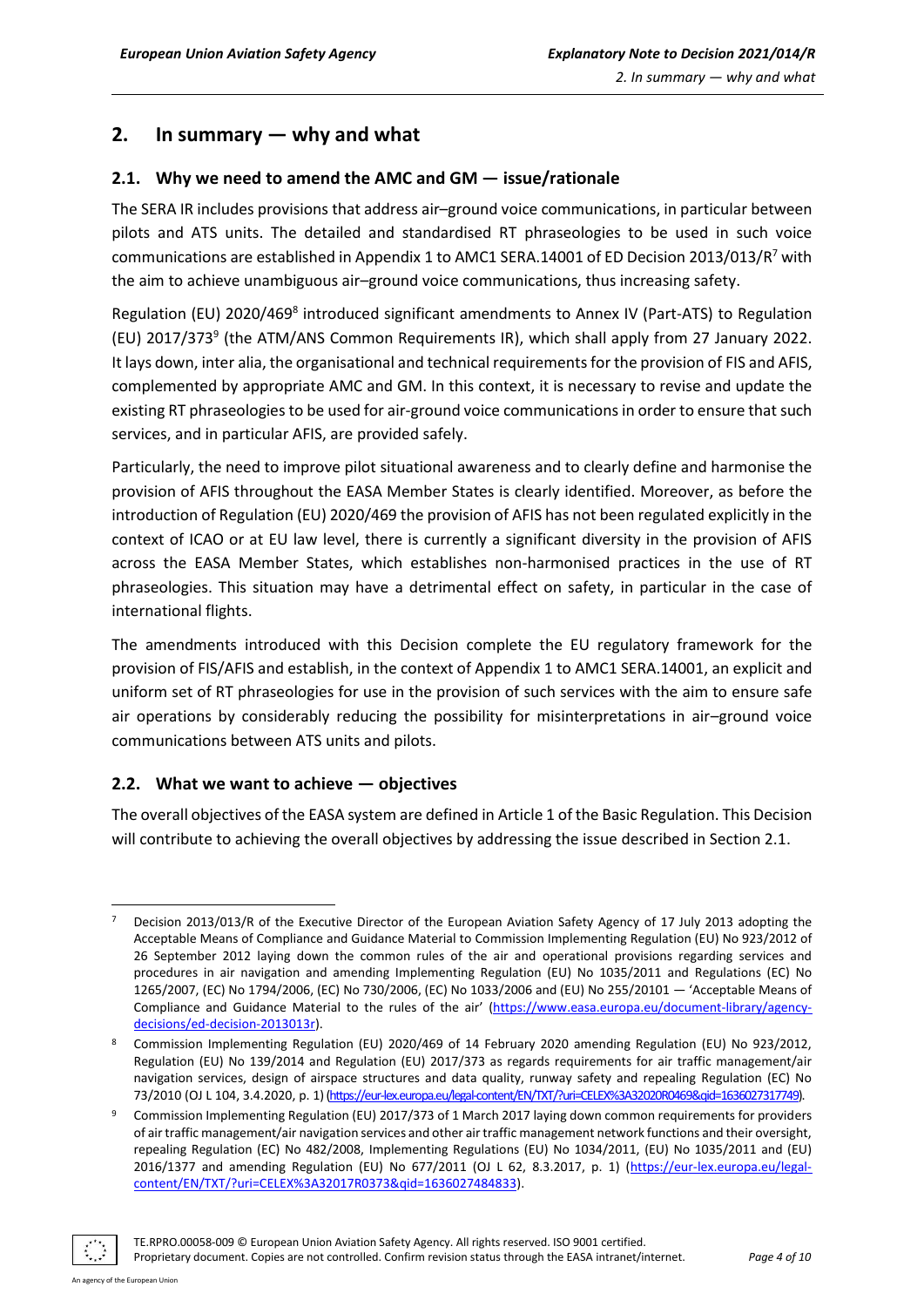The specific objectives of this Decision are, therefore, to:

- maintain a high level of safety by fostering the harmonisation of the set of RT phraseologies for voice communication between pilots and ATC as well as FIS/AFIS units, and thus ensuring adequate pilot situational awareness when they receive FIS/AFIS;
- ensure completeness and coherence of the EU regulatory framework with regard to SERA and Annex IV (Part-ATS), concerning the provision of FIS/AFIS; and
- clarify the applicability of certain RT phraseologies and their correlation to the various ATS elements (ATC, FIS/AFIS).

#### <span id="page-4-0"></span>**2.3. How we want to achieve it — overview of the amendments**

The Annex to Decision 2021/014/R contains principally amendments to Appendix 1 to AMC1 SERA.14001, initially issued with ED Decision 2013/013/R.

In terms of structure, the aforementioned Appendix 1 is amended to clearly indicate the applicability for each of the existing RT phraseologies in the context of the provision of ATC and FIS/AFIS, in strict accordance with the related objectives, principles and tasks stipulated in Section 1, Subpart B, Annex IV (Part-ATS) to Regulation (EU) 2020/469.

Accordingly, GM2 Appendix 1 to SERA.14001 is introduced to explain the structural modifications made to Appendix 1 and to clarify specific aspects of the use of such RT phraseologies and how they should be supplemented by the use of plain language under certain circumstances.

The title of existing 'GM1 SERA.14001 for Appendix General' is amended for editorial consistency.

As a result of the general review of the RT phraseologies performed during the rulemaking process, including the public consultation of NPA 2021-05, new RT phraseologies that are considered necessary to address repetitive operational circumstances in the provision of AFIS are introduced. This was considered particularly for the case of runway operations — one of the most safety-critical scenarios of aerodrome activities.

After detailed and careful consideration, it was assessed that 'warning' RT phrases are legitimately justified on safety grounds, and are unambiguous and consistent with the operations within a volume of airspace where pilots take decisions for the operations they perform based on the information available, whereas 'direct' phrases could create confusion, undue expectations from pilots or situations potentially detrimental to a clear delineation between FIS (including AFIS) and ATC service. Therefore, it was considered necessary to ensure consistency in the provision of FIS and to focus on the timely provision of safety-critical information to increase the situational awareness of the flight crew and assist them in taking the appropriate decisions, in particular in the context of the provision of AFIS.

Section 1.2.10 is introduced to support the relaying by FIC or AFIS units to pilots of clearances, instructions and information issued by ATC units. It is underlined that FIC and AFIS units are not allowed to issue instructions and clearances to pilots.

Following further analysis, EASA has determined that the phraseologies in Section 1.1.4 are only applicable to the context of the provision of ATC service, as they are 'instructions' by default and as such they are established for the operational context 'Transfer of control and/or frequency change' which is not applicable to FIS. For flights in uncontrolled airspace, including those that operate to/within/from RMZ, the transfer of communication between ATS units and the approval for



ency of the European Union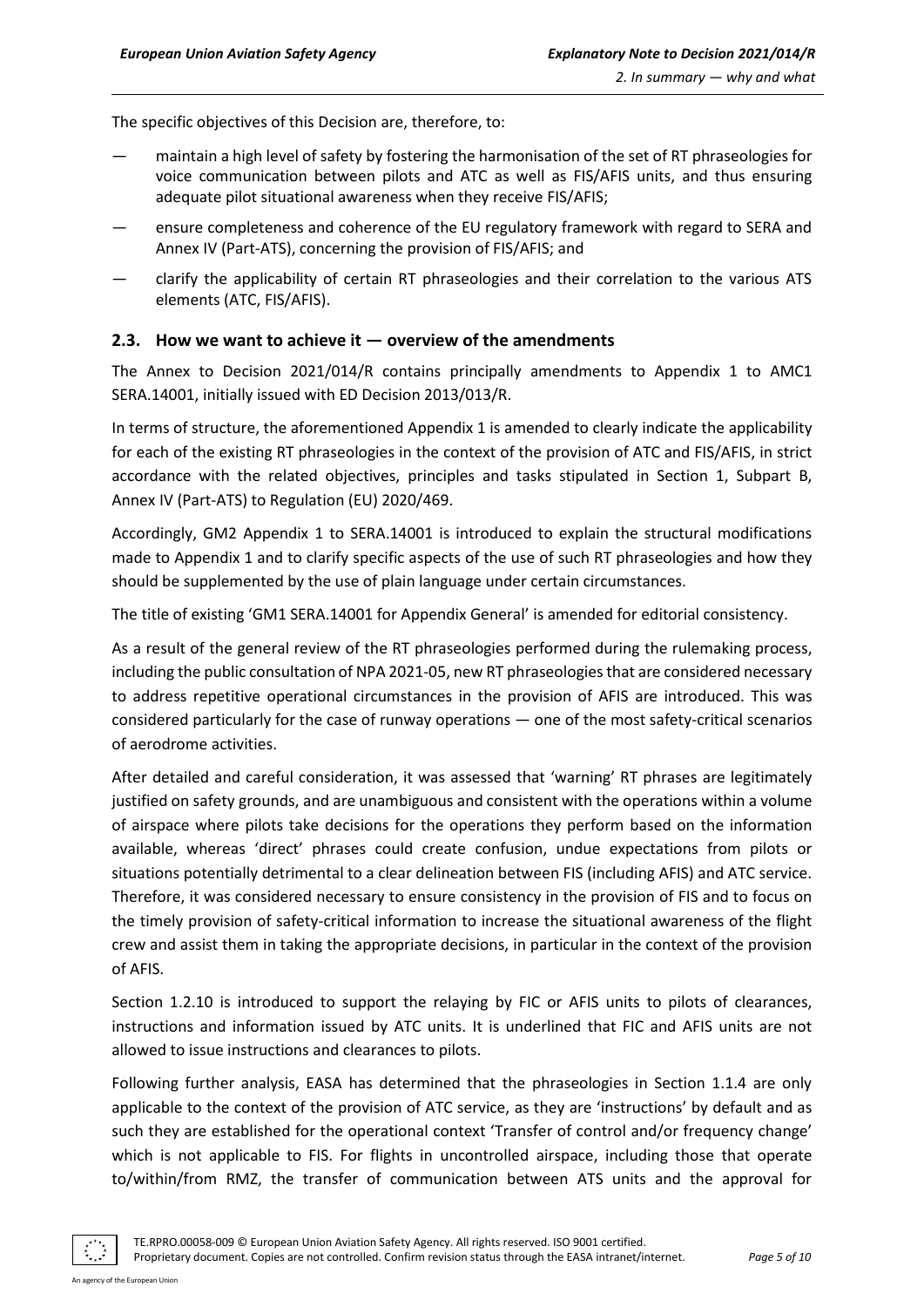frequency change are not required, unless when it is necessary to relay related instructions issued by an ATC unit; in this case, the phraseologies in Section 1.2.10 apply. FIC/AFIS units may provide information to pilots about the frequency in use at relevant ATS units.

Since in the context of RMT.0464<sup>10</sup> the ICAO provisions concerning PAR approach were not considered applicable in the EU context and, therefore, were not transposed with Regulation (EU) 2020/469, Section 2.2.5 'PAR approach' of Appendix 1 to AMC1 SERA.14001 is deleted.

#### <span id="page-5-0"></span>**2.4. What are the stakeholders' views — outcome of the consultation**

The initiative to amend the existing SERA RT phraseologies to explicitly address the provision of FIS/AFIS was generally welcomed by commentators. From many of the comments received on RT phraseologies it became evident that FIS/AFIS are currently provided throughout the EU following sometimes different practices, in some cases with nuances of the ATC service, and that certain commentators would wish to maintain this practice. In response to those comments, and in addition to the objectives of this ED Decision described in Section 2.2, EASA generally clarified that Member States are required to designate the appropriate ATS to support safe operations (in the case of AFIS, in the context of aerodrome operations) and then provide services in compliance with the applicable regulations. When a Member State selects the provision of AFIS at a specific aerodrome, it is expected that the AFIS unit provides the services according to the principles and provisions established for that service.

Therefore, EASA considers that the update of the RT phraseologies in accordance with the new EU regulatory framework for the provision of ATS introduced with Regulation (EU) 2020/469 completes and clarifies the applicable rules for the provision of such services and the related SERA rules.

In recognition of the time required to ensure the application of the amendments introduced by this Decision, EASA considers acceptable the request expressed by many stakeholders to set an appropriate transitional period and applicability date to allow for the revision of the relevant procedures and the delivery of the necessary training to affected personnel. Consequently, the applicability date is set on 1 December 2022 (coinciding with the AIRAC cycle).

With regard to the questions to the stakeholders formulated in NPA 2021-05 on specific aspects, based on stakeholder feedback and by consequent assessment:

— EASA did not pursue further the proposed amendment to introduce the term 'energy' in the phraseologies in Section 1.1.3 'Minimum fuel'. Even considering the recent publication of Commission Implementing Regulation (EU) 2021/1296<sup>11</sup> addressing the issue of fuel/energy planning and management, the decision to not introduce the term 'energy' is justified by the need to ensure safety through the use of standardised phraseology worldwide in a determined contingency situation. EASA will consider any amendment to the currently existing RT phrases concerning minimum fuel, should ICAO introduce related amendments in the future.

TE.RPRO.00058-009 © European Union Aviation Safety Agency. All rights reserved. ISO 9001 certified.

Proprietary document. Copies are not controlled. Confirm revision status through the EASA intranet/internet. *Page 6 of 10*

<sup>10</sup> Requirements for Air Traffic Services (ATS) [\(https://www.easa.europa.eu/document-library/terms-of-reference-and](https://www.easa.europa.eu/document-library/terms-of-reference-and-group-compositions/tor-rmt0464)[group-compositions/tor-rmt0464\)](https://www.easa.europa.eu/document-library/terms-of-reference-and-group-compositions/tor-rmt0464).

<sup>11</sup> Commission Implementing Regulation (EU) 2021/1296 of 4 August 2021 amending and correcting Regulation (EU) No 965/2012 as regards the requirements for fuel/energy planning and management, and as regards requirements on support programmes and psychological assessment of flight crew, as well as testing of psychoactive substances (OJ L 282, 5.8.2021, p. 5) [\(https://eur-lex.europa.eu/legal-content/EN/TXT/?uri=CELEX%3A32021R1296&qid=1636031243963\).](https://eur-lex.europa.eu/legal-content/EN/TXT/?uri=CELEX%3A32021R1296&qid=1636031243963)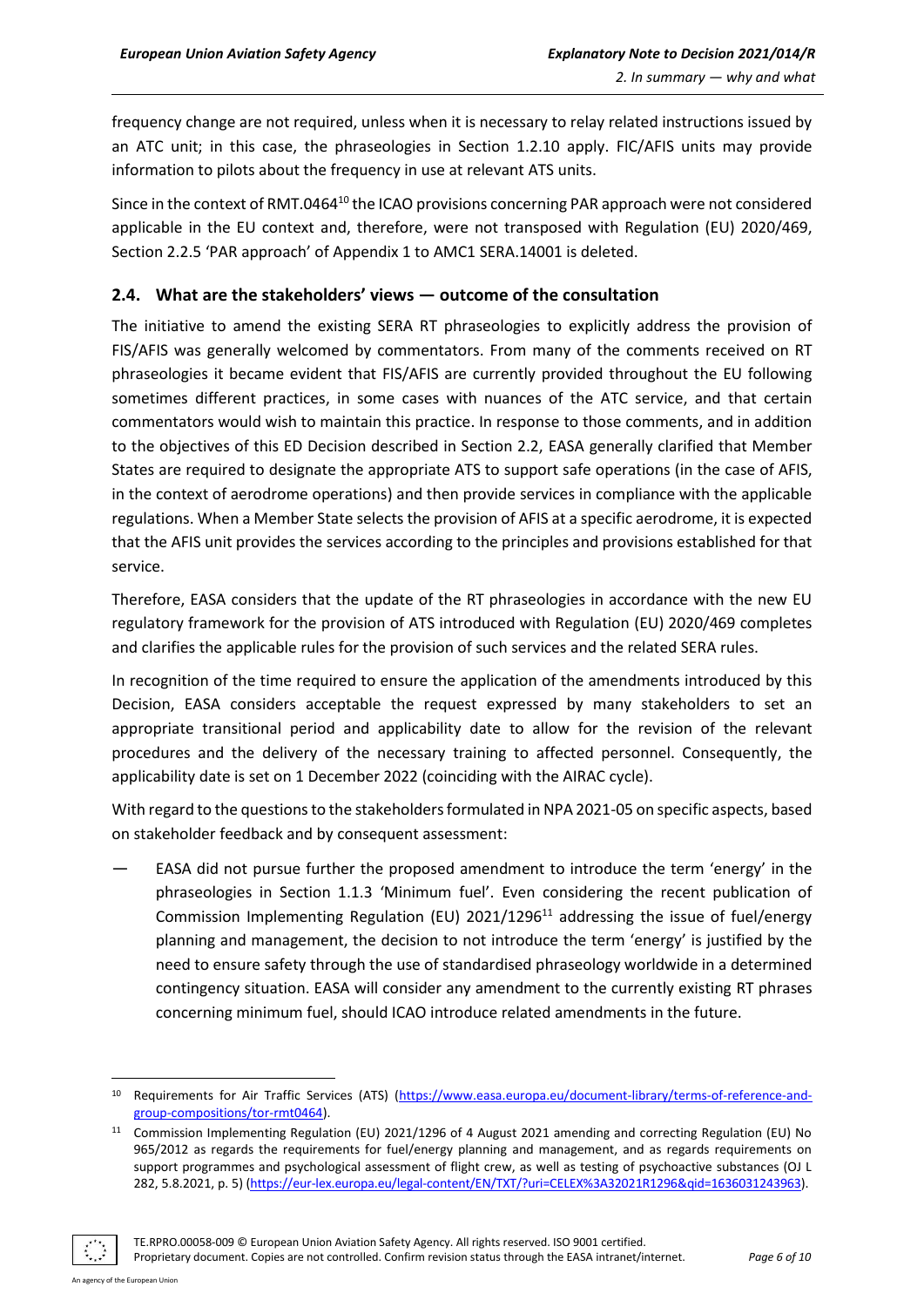— EASA decided to maintain the applicability of Section 1.1.6 'Change to the call sign' to ATC service only. After thorough consideration, EASA believes that such an amendment could introduce a number of safety drawbacks and implementation issues (e.g. in uncontrolled airspace there are flights that operate without a flight plan).

#### <span id="page-6-0"></span>**2.5. What are the benefits and drawbacks of the amendments**

The main benefit of the amendments issued with this Decision is the achievement of the objectives as exhaustively described in Section 2.2. No drawbacks are envisaged from the introduction of the amendments included in ED Decision 2021/014/R.

An extensive regulatory impact assessment (RIA) concerning the introduction of detailed AFIS provisions into the EU regulatory framework was conducted in the context of RMT.0464 'Requirements for air traffic services', and is included in Section 3 of the resulting NPA 2016-09(A) 'Requirements for air traffic services<sup>'12</sup>.

A RIA on the subject of this Decision was not conducted, as EASA considered it a necessary consequent action to ensure consistency within the existing EU regulatory framework, without expecting additional controversial elements nor major impacts on the stakeholders concerned.

TE.RPRO.00058-009 © European Union Aviation Safety Agency. All rights reserved. ISO 9001 certified. Proprietary document. Copies are not controlled. Confirm revision status through the EASA intranet/internet. *Page 7 of 10*

<sup>12</sup> <https://www.easa.europa.eu/document-library/notices-of-proposed-amendment/npa-2016-09a>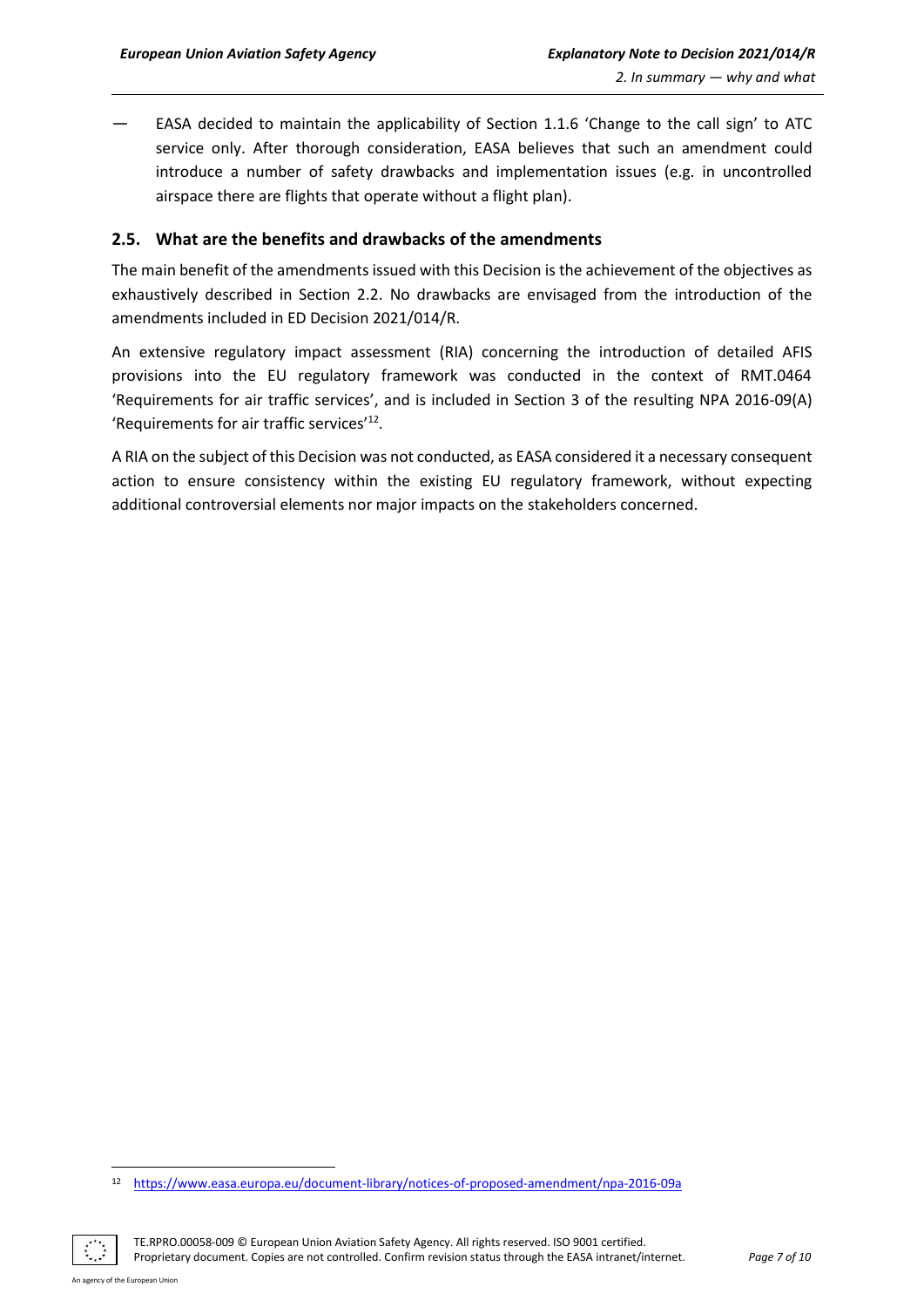### <span id="page-7-0"></span>**3. How we monitor and evaluate the amended AMC and GM**

EASA will continuously monitor and evaluate the correct application of the amended RT phraseologies of Appendix 1 to AMC1 SERA.14001 by conducting the following:

- standardisation inspections/activities;
- analyses of the AltMoCs approved by Member States; and
- analyses of the available safety occurrence reports which indicate the use of the RT phraseologies as a primary cause or contributing factor to accidents or incidents.

Accordingly, EASA will determine the need for further action, including safety promotion activities and/or rulemaking.

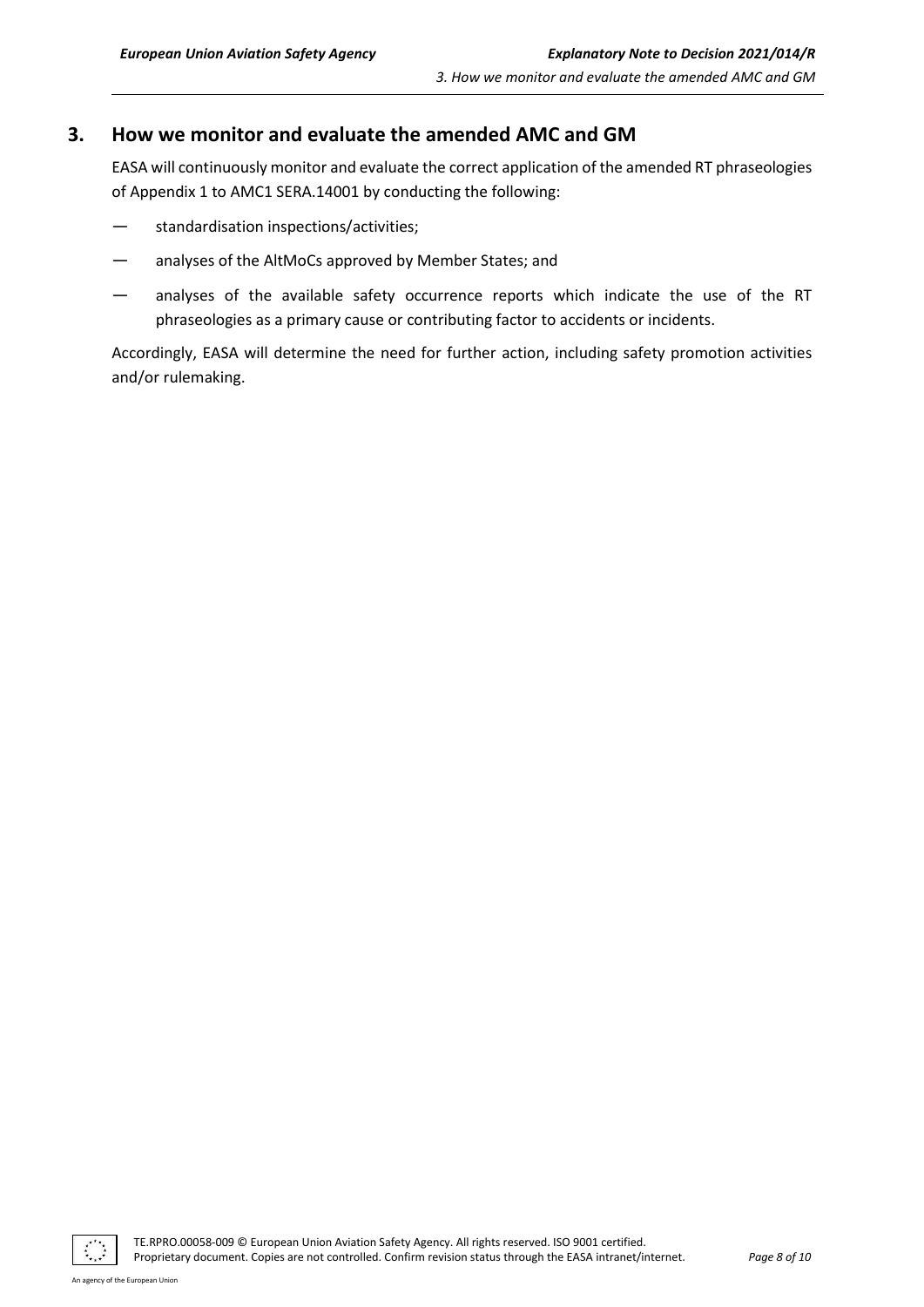## <span id="page-8-0"></span>**4. References**

#### <span id="page-8-1"></span>**4.1. Related EU regulations**

- Commission Implementing Regulation (EU) No 923/2012 of 26 September 2012 laying down the common rules of the air and operational provisions regarding services and procedures in air navigation and amending Implementing Regulation (EU) No 1035/2011 and Regulations (EC) No 1265/2007, (EC) No 1794/2006, (EC) No 730/2006, (EC) No 1033/2006 and (EU) No 255/2010 (OJ L 281, 13.10.2012, p. 1)
- Commission Implementing Regulation (EU) 2017/373 of 1 March 2017 laying down common requirements for providers of air traffic management/air navigation services and other air traffic management network functions and their oversight, repealing Regulation (EC) No 482/2008, Implementing Regulations (EU) No 1034/2011, (EU) No 1035/2011 and (EU) 2016/1377 and amending Regulation (EU) No 677/2011 (OJ L 62, 8.3.2017, p. 1)
- Commission Implementing Regulation (EU) 2020/469 of 14 February 2020 amending Regulation (EU) No 923/2012, Regulation (EU) No 139/2014 and Regulation (EU) 2017/373 as regards requirements for air traffic management/air navigation services, design of airspace structures and data quality, runway safety and repealing Regulation (EC) No 73/2010 (OJ L 104, 3.4.2020, p. 1)
- Commission Regulation (EU) No 965/2012 of 5 October 2012 laying down technical requirements and administrative procedures related to air operations pursuant to Regulation (EC) No 216/2008 of the European Parliament and of the Council (OJ L 296, 25.10.2012, p. 1)

#### <span id="page-8-2"></span>**4.2. Related EASA decisions**

- DECISION 2013/013/R OF THE EXECUTIVE DIRECTOR OF THE EUROPEAN AVIATION SAFETY AGENCY of 17 July 2013 adopting the Acceptable Means of Compliance and Guidance Material to Commission Implementing Regulation (EU) No 923/2012 of 26 September 2012 laying down the common rules of the air and operational provisions regarding services and procedures in air navigation and amending Implementing Regulation (EU) No 1035/2011 and Regulations (EC) No 1265/2007, (EC) No 1794/2006, (EC) No 730/2006, (EC) No 1033/2006 and (EU) No 255/20101
- Executive Director Decision 2017/001/R of 8 March 2017 issuing Acceptable Means of Compliance and Guidance Material to Commission Implementing Regulation (EU) 2017/373 — 'Common requirements for providers of air traffic management/air navigation services and other air traffic management network functions and their oversight'
- DECISION 2014/019/R OF THE EXECUTIVE DIRECTOR OF THE AGENCY of 24 April 2014 adopting Guidance Material to Regulation (EU) No 965/2012 — 'GM to Regulation (EU) No 965/2012'

#### <span id="page-8-3"></span>**4.3. Other reference documents**

- EUROCONTROL Manual for Aerodrome Flight Information Service (AFIS)  $-$  Edition 1.0 of 17 June 2010
- ICAO Circular 211-AN/128 'Aerodrome Flight Information Service (AFIS)', 1988

TE.RPRO.00058-009 © European Union Aviation Safety Agency. All rights reserved. ISO 9001 certified.